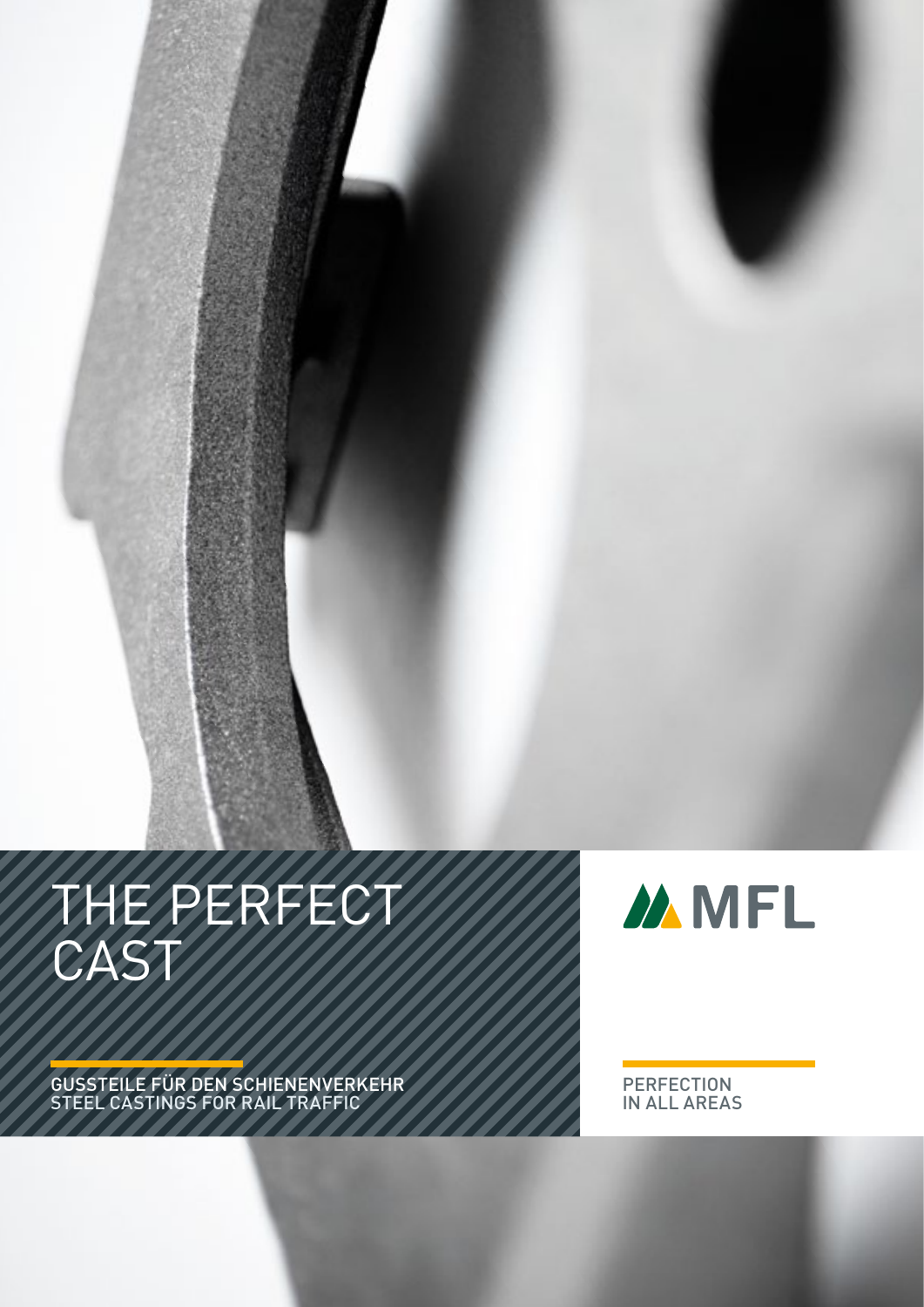



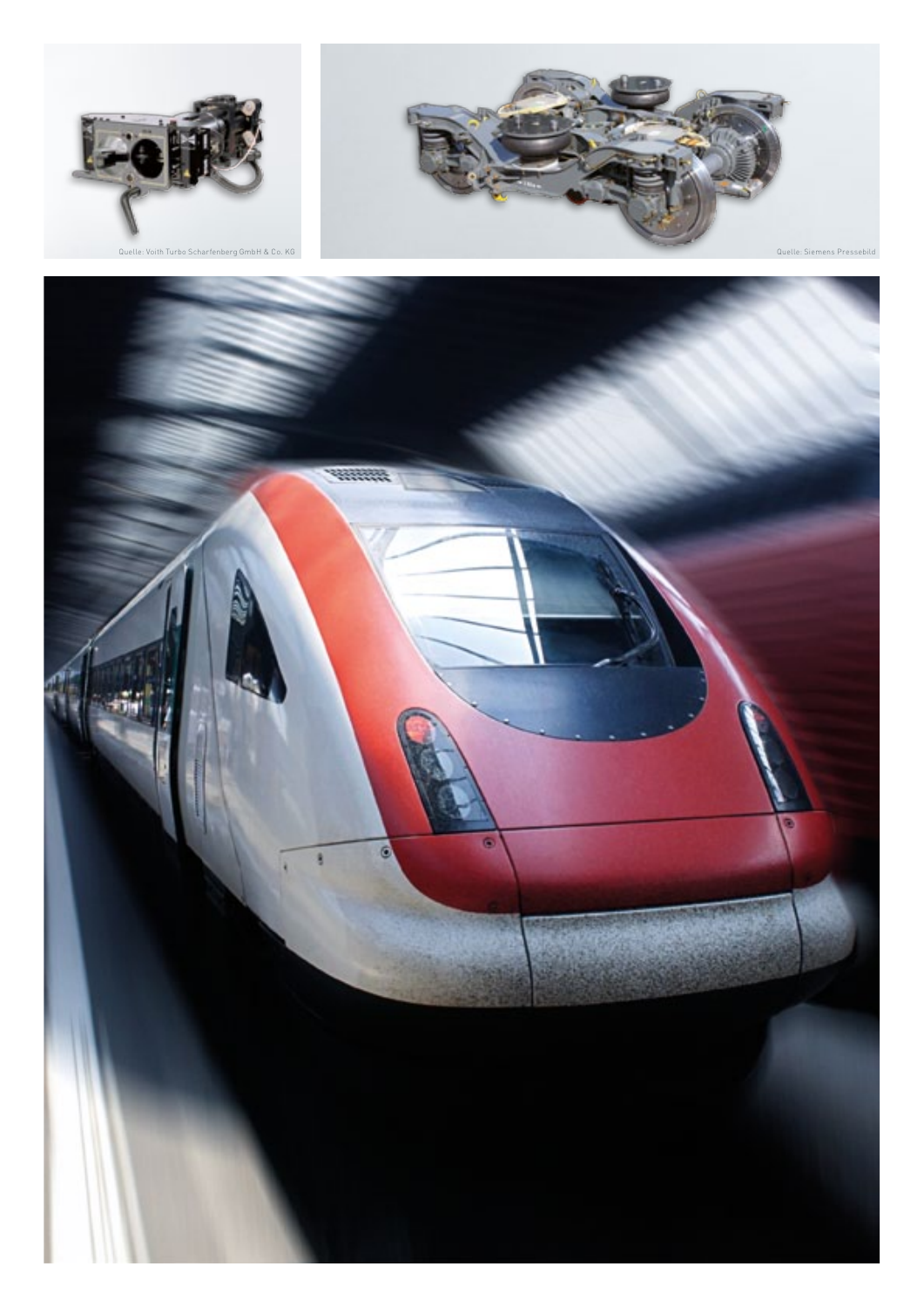## Passion for Perfection

Wir fertigen im Maskenformverfahren, das mit Stahlmodellen und kunstharzgebundenem Formsand arbeitet. Die Vorteile dieses Verfahrens sind die hohe Maßgenauigkeit, die hervorragende Oberflächengüte sowie die hohe Wirtschaftlichkeit aufgrund der einwandfreien Reproduzierbarkeit. Weiters weisen die Stahlmodelle eine nahezu unbegrenzte Standzeit auf. Unsere Werkstoffpalette umfasst unlegierten bis hochlegierten Stahlguss.

Our manufacturing technique is shell mould casting using steel patterns and resin-bound mould-sand. Outstanding features of this technique are high dimensional accuracy, excellent surface quality as well as high profitability due to perfect reproducibility. Additionally, these steel patterns have a nearly unlimited lifetime. Our scope of material comprises non-alloyed to high-alloyed steel castings.

Im Rahmen der technischen Parameter (Gewicht: 0,5 – 150 kg, max. Formgröße: 1.020 – 660 mm) fertigen wir Gussteile z.B. für:

- Drehgestelle
- Wagenkästen in den Bereichen Eisenbahn, Straßenbahn, U-Bahn
- Kupplungssysteme
- Komponenten für Schienen-
- bremsen
- Weichenbauteile

Within the given technical parameters (weight 0.5 kg – 150 kg, maximum mould size 1,020 mm – 660 mm) we manufacture castings e.g. for:

- Bogies
- Carriage bodies for the railway, tramway or underground industries
- Coupling systems
- Components for retarders
- Switch components

**PERFECTION** in all areas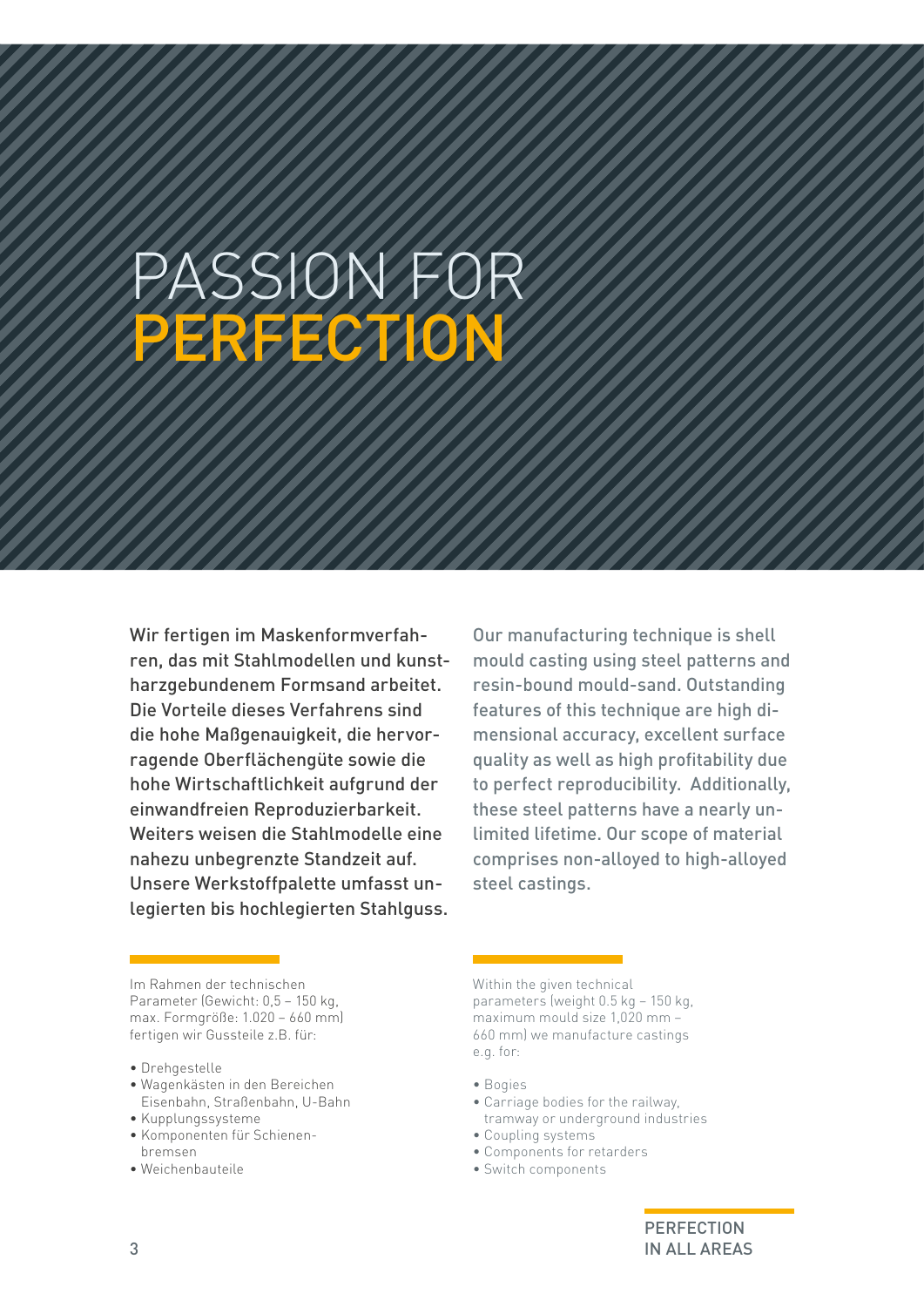## ASSION FOR **QUAL**

Perfekte, sicherheitsrelevante Gussteile bedeuten für uns, ein Maximum an Präzision und Qualität zu erzielen, und dabei die wirtschaftlichste Lösung umzusetzen. Unsere Zertifizierungen, Zulassungen, herstellerbezogene Produktqualifikationen sowie qualifiziertes Prüfpersonal bis Level 3 im eigenen Haus garantieren hohe Standards.

For us, perfect safety-relevant castings stand for obtaining maximum precision and maximum quality by implementing the most efficient solution. Highest standards are guaranteed thanks to our certifications, approvals, manufacturer-related product qualifications as well as our in-house testing personnel qualified up to level 3.

Bremskonsole Brake bracket



**PERFECTION** in all areas Kupplungskopfgehäuse Coupler head casing



Konsole für Querpuffer Bracket for lateral bumper stop

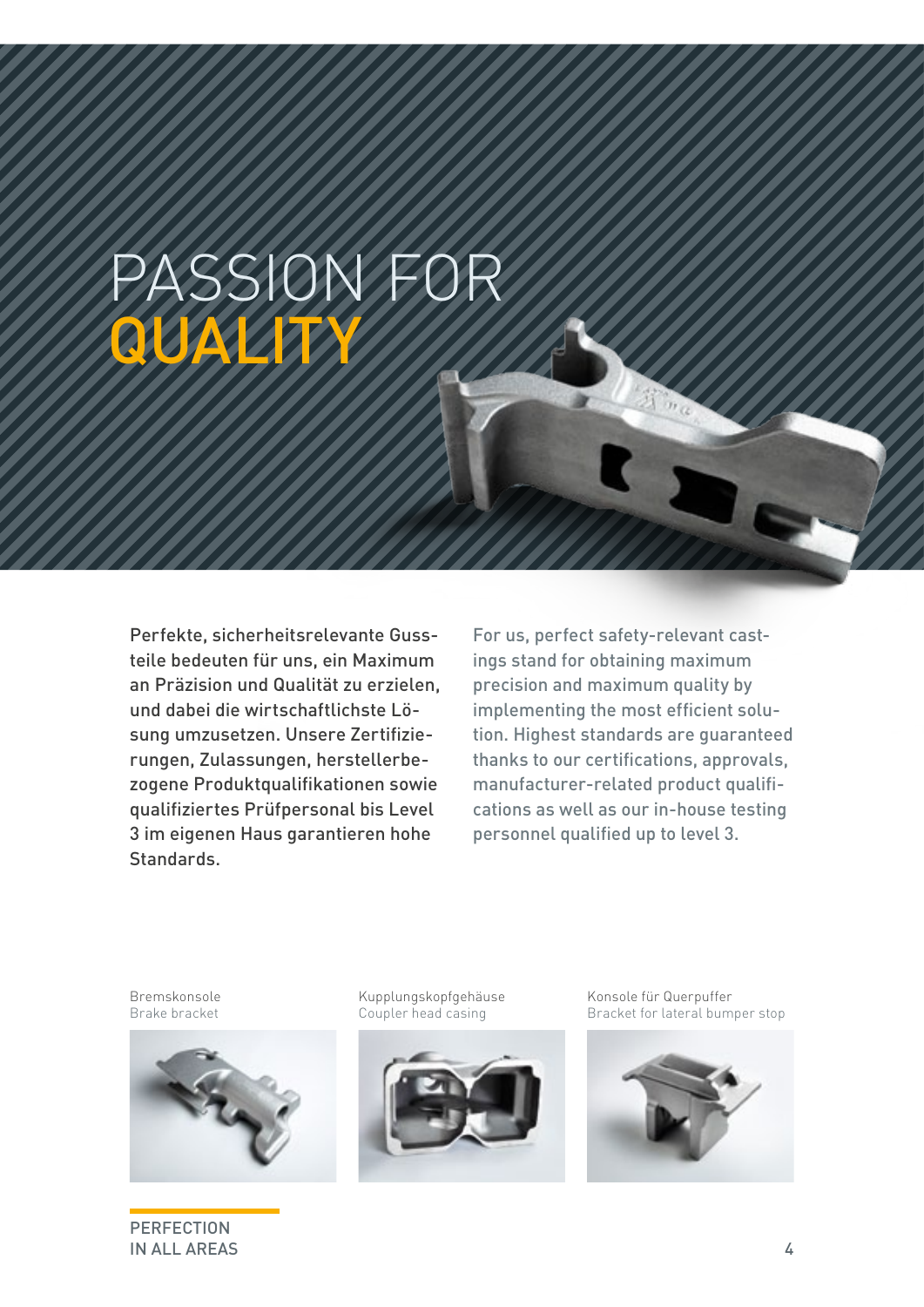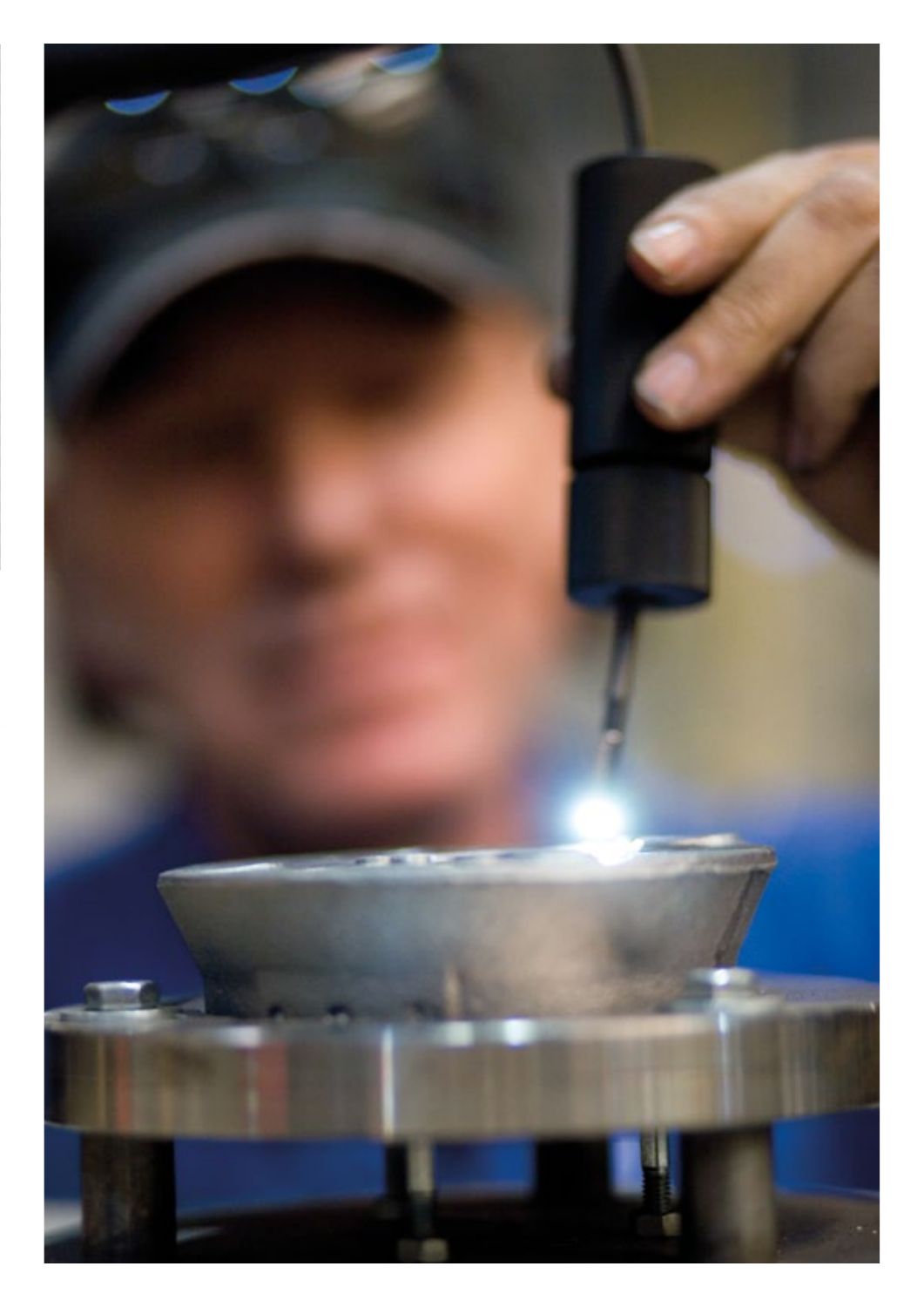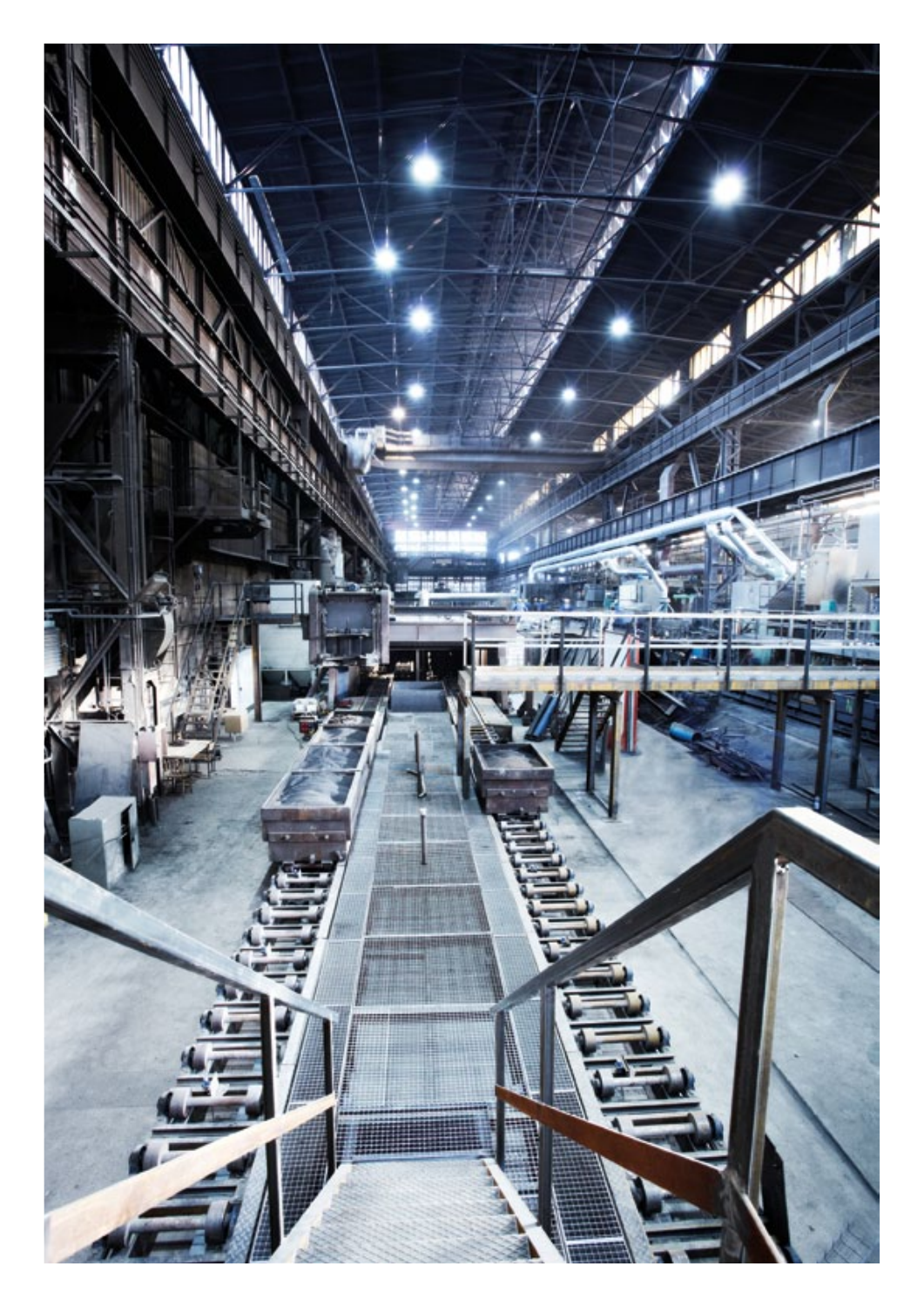## DIE KRAFT, DIE IN UNS STECKT Our powerful performance

Die Maschinenfabrik Liezen und Gießerei Ges.m.b.H. ist mit rund 800 Mitarbeitern und einer mehr als 70-jährigen Firmengeschichte ein zuverlässiger Partner. Stahlgießerei und Maschinenbau haben sich gemeinsam auf die Anforderungen des Schienenverkehrs spezialisiert und sind anerkannter und zertifizierter Partner namhafter, internationaler Hersteller.

Thanks to approximately 800 wellexperienced employees and more than 70 years of company history, the company Maschinenfabrik Liezen und Gießerei Ges.m.b.H. is a reliable partner for you. Steel foundry and mechanical engineering together have specialised in the requirements of the rail traffic industry and are acknowledged and certified partners of wellknown international producers.

Schale Shell



**Stirnplatte** Front plate



Führungszapfen Pivot



**PERFECTION** in all areas